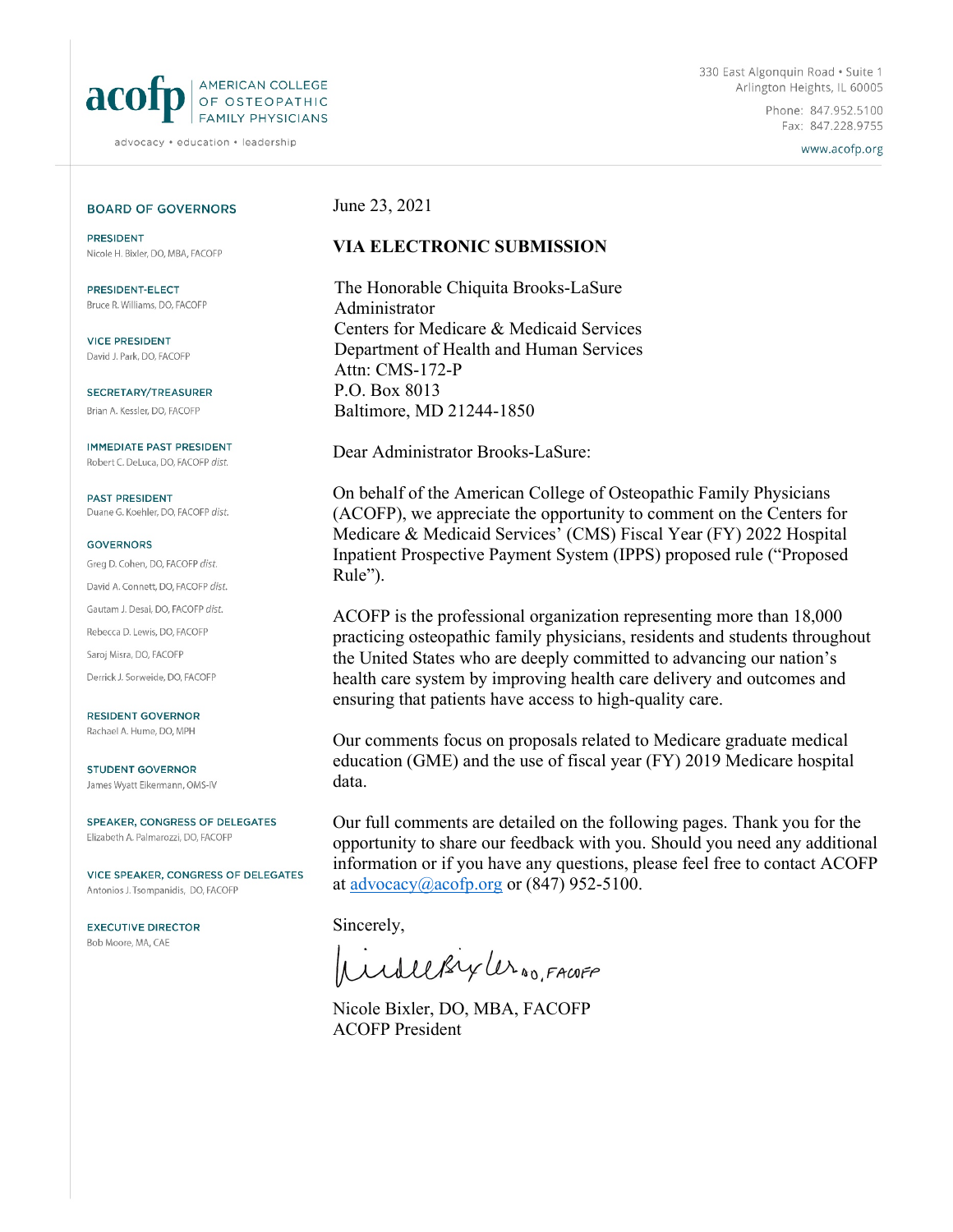ACOFP's comments to the Proposed Rule focus on proposals related to Medicare graduate medical education (GME) slots and the use of Medicare inpatient hospital data. ACOFP generally supports the agency's GME proposals but believes improvements can be made to address the shortage of primary care providers, especially in rural areas. We also urge CMS to use fiscal year (FY) 2020 data to help inform future emergency preparedness policies for providers.

# **1. Graduate Medical Education Proposals**

CMS is proposing to implement three provisions of the Consolidated Appropriations Act, 2021 (CAA) that affect Indirect Medical Education (IME) and Direct Graduate Medical Education (DGME) payments to teaching hospitals. Specifically, these proposals would distribute additional Medicare-funded residency positions, promote a rural hospital GME funding opportunity for hospitals with rural training track (RTT) programs and provide flexibility for teaching hospitals to establish new medical residency training programs after hosting medical resident rotators for short durations without impacting their full-time equivalent (FTE) resident cap or per resident amount (PRA).

Currently, the United States faces shortages between 2[1](#page-1-0),400 and 55,200 of primary care physicians by 2033. $1$  It is critical that the physician training pipeline is immediately strengthened to address the expected workforce shortages in the next few years. ACOFP has long advocated for proposals that would increase the primary care workforce. Therefore, we support CMS's proposal to distribute 200 new Medicare-funded residency positions each year from FY 2023 through FY 2027, as mandated by the CAA, for a total of 1,000 new Medicare-funded residency positions.

We also note that the CAA requires that certain hospitals receive at least ten percent of the residency slots. Those hospitals include:

- Category 1: Hospitals located in rural areas
- Category 2: Hospitals in which the reference resident level for the most recent cost reporting period ending on or before enactment is greater than the resident limit
- Category 3: Hospitals located in states with new medical schools or in states with additional locations established on or after January 1, 2000
- Category 4: Hospitals that serve health professional shortage areas (HPSAs)

While CMS is proposing that hospitals serving HPSAs would qualify under category 4, ACOFP believes this criteria should be improved so that these hospitals specifically should serve primary care geographic HPSAs in order to qualify and should also be required to train primary care residents with the additional residency positions distributed under the CAA. This will help improve access to primary care in areas where it is needed most, and more broadly, help address the serious primary care physician shortage facing the country.

ACOFP appreciates that CMS is implementing section 127 of the CAA, which would provide a cap adjustment for hospitals with RTT programs. Currently, urban hospitals that establish RTTs can receive IME and DGME FTE cap adjustments. However, before the CAA, similar adjustments were not available to rural hospitals participating in RTTs due to Medicare payment rules. The Proposed Rule, pursuant to the CAA, clarifies that each time an urban and a rural hospital establish an RTT for the first time, both the urban and rural hospitals may receive a rural track FTE limitation. Further, the Proposed Rule clarifies that in order for hospitals to receive FTE cap adjustments for residents in RTTs, the residents must be in an accredited program where greater than 50 percent of the program occurs in rural areas. These changes will be effective for cost reporting periods beginning on or after October 1, 2022.

This proposal would allow more residents to gain experience in care delivery in rural settings, which would help prepare young physicians for practicing in rural areas. Practicing in rural areas can be an overwhelming experience for young physicians with some rural communities only having one practicing primary care physician with limited resources. Physicians must be prepared and have the confidence to practice independently to provide the highest quality care possible to the patients in their communities. We believe that this proposal will help prepare young physicians for the unique challenges of practicing in rural areas.

<span id="page-1-0"></span><sup>&</sup>lt;sup>1</sup> Stuart Heiser. "New AAMC Report Confirms Growing Physician Shortage." Association of American Medical Colleges. June 26, 2020. Available at<https://www.aamc.org/news-insights/press-releases/new-aamc-report-confirms-growing-physician-shortage>